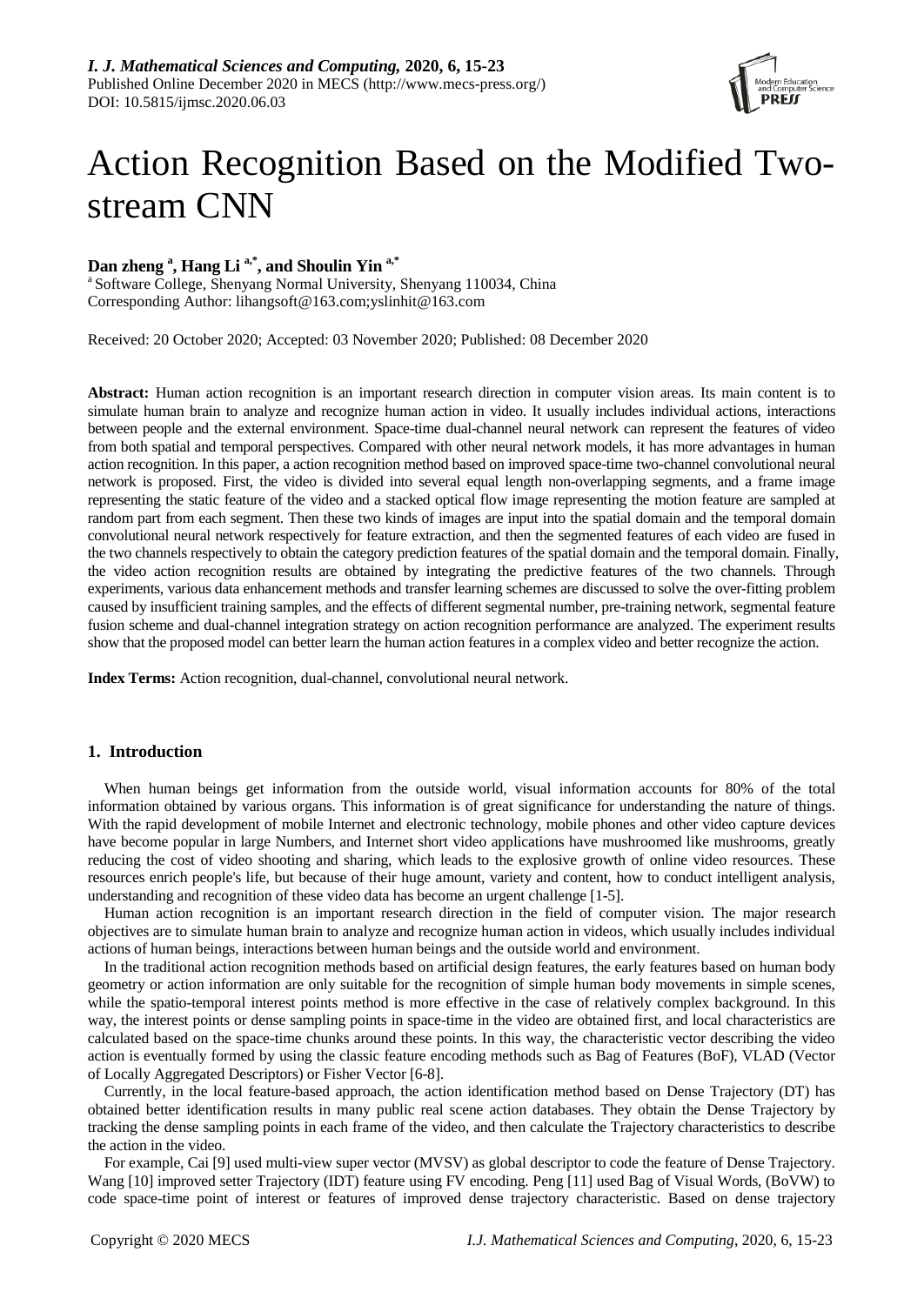characteristics, Wang [12] proposed a multistage video representation model MoFAP (Motion Features, Atoms, and Phrases), which could represent the visual information in a hierarchical manner. Dense trajectories can extract actional features with wider coverage and finer granularity, but there is usually a large number of trajectory redundancy which limits the recognition effect.

Along with the deep learning successfully used in the field of speech and image recognition and so on, especially the Convolutional neural network (CNN), a variety of human action recognition methods based on deep learning framework have emerged. When the training samples are large enough, the semantic features can be learned through deep network, which is more suitable for the recognition of target and action. Karpathy [13] trained deep network DeepNet using slow fusion model to merge different image frame characteristics in the video. However, the model cannot extract the motion information of the video, so the effect is not ideal. Neural Network space-time characteristics of the depth online learning. In the network to avoid processing under the condition of light flow to obtain the motion characteristics of the video, but the time domain information extraction ability is limited, for a long time of complex human action recognition effect is not obvious. Varol used three dimensional space-time characteristics of convolution, further enhanced the action recognition effect.

Simonyan [14] first proposed to use Two data flow (Two-stream) to identify the video action of the convolutional neural network, the airspace of the network input data stream was a static frame, the time domain network input data stream was characterized the light of the interframe motion flow, each data flow depth using convolution neural network for feature extraction and motion prediction, finally the fusion of Two data flow was used to identify the final action of the results. The recognition performance of the model is similar to that of the improved dense trajectory method. Ng [15] added the long and short term memory network to the original two-channel model to strengthen the connection of time-domain information. The convolutional network layers used in the original two-channel model were relatively shallow, so Wang et al. [12] proposed to adopt a pre-training deep network model with better performance in image classification tasks, such as VGGnet, Googlenet, which enhanced the learning and modeling capabilities of video motion features. Wang used dual channel convolution characteristic figure neural network learning, and the convolution Trajectory constraints to obtain the Trajectory pooled Deep-eonvolutional Descriptors (TDD), then used FV coding to get video presentation.

Space-time dual-channel neural network can represent the features of video from both spatial and temporal perspectives. Compared with other neural network models, it has more advantages in human action recognition. Based on video segmentation, this paper uses space-time dual-channel neural network to extract frame image features of airspace and timedomain motion features, and fuses the recognition results of the airspace and time-domain of each segment to obtain the action recognition and classification of the whole video.

# **2. Methodology**

#### *2.1 The framework of proposed model*

In the original two-channel method, a single frame is randomly sampled from a video for action recognition. For complex actions or videos with long duration, perspective transformation and background perturbation will lead to the inability to effectively express the category information of a video using only a single frame. In order to establish an effective recognition model for long-duration complex videos, space-time dual-channel neural network is applied in this paper based on video segmentation. First, the video is divided into several equal length non-overlapping segments, and the static frame image and stacked optical flow image containing motion information are obtained by random sampling in each segment, and then input into spatial domain and temporal domain CNN respectively for feature extraction. Then the network output prediction features of each segment are fused in their respective channels. Finally, the predictive features of the two channels are integrated to obtain the final action recognition results.

Divide the video into K segments  $\{S_1, S_2, \dots, S_K\}$  of equal length according to the length. The action recognition of space-time dual-channel convolutional neural network Y based on segmentation can be expressed as:

$$
Y(S_1, S_2, \cdots, S_K) = H(g(F(T_1; W), F(T_2; W), \cdots, F(T_K; W)))
$$
\n(1)

Where  $T_i$  represents the random sampling of the i-th segment of the video. In the spatial domain, it is RGB frame image,

while in the temporal domain; it is stacked optical flow image.  $F(T_i, W)$  represents the feature extraction of  $T_i$  by the convolutional neural network with parameter W, whose output is the feature vector of the corresponding category number dimension. The piecewise fusion function g means to fuse K piecewise features in a certain way to obtain the spatial or temporal features. Output function H means to classify the recognition results, and Softmax function is generally used to get the probability value of each action category. In addition, the spatial network structure of each video segment is identical and the network weight is Shared. The same is true for time-domain networks.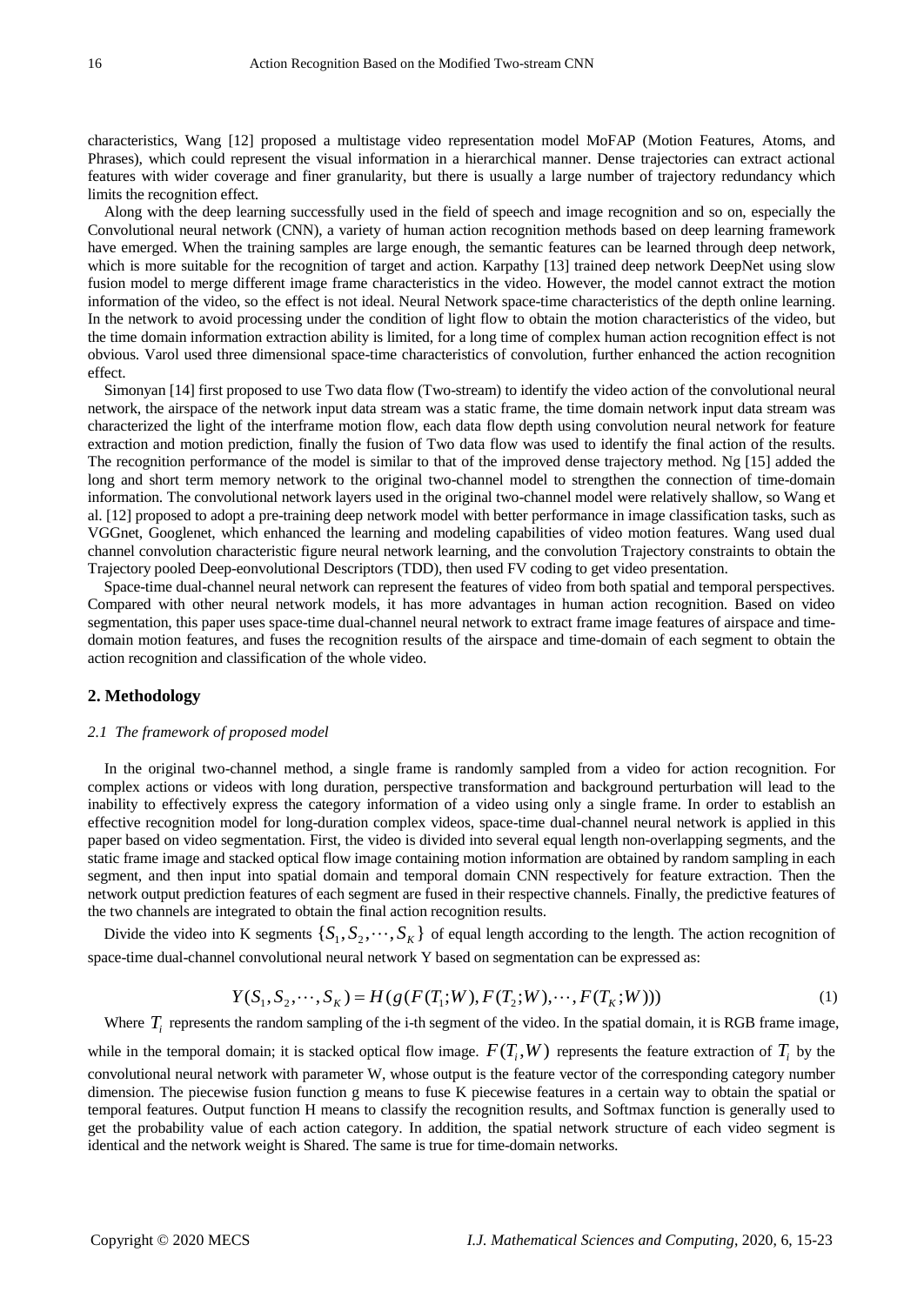### *2.2 Preprocessing of spatial domain network data*

Spatial network recognizes static RGB frame images sampled from videos. In order to test the impact of different sampling methods on action recognition performance, Splitl training/test segmentation scheme based on UCF101 data set is used to test the top-1 action recognition accuracy rate (that is, the category with the highest probability in network output is the correct identification result). Table 1 lists the identification performance of the three sampling strategies. During network training, an improved version of the GoogleNet convolutional neural network, Inception V3 model, is adopted. It can be seen that the increase in the number of sampling frames does not improve the recognition performance, but increases the data redundancy and computational complexity. Therefore, it is not advisable to conduct intensive sampling on the video. In the experiment of this paper, K video segments of equal length are sampled at random, and one frame of image is sampled for each segment.

Table 1. Comparison of UCF101 data set size and action recognition accuracy under different sampling methods of spatial domain network

| Sampling method     |              | Sampling frames |              |  |
|---------------------|--------------|-----------------|--------------|--|
|                     | Training set | Testing set     | $accuracy\%$ |  |
| Completely sampling | 1791290      | 695000          | 76.25        |  |
| 60 frames sampling  | 571430       | 226413          | 77.63        |  |
| 10 frames sampling  | 95238        | 33735           | 77.23        |  |

In order to prevent the over-fitting problem in learning modeling, it usually adopts data enhancement technique, it can not only increase the size of the input data, increasing, the difference of the sample can also enhance the generalization ability of the network model. In the airspace in the network, in this paper, the video frame using the flip horizontal, Angle of rotation, translation, transformation, data increase, such as strong shear transformation method, and tested the method on InceptionV3 network model of action recognition performance. Table 2 lists the recognition accuracy of top-1 and top-5 in 5 cases. It can be seen that in the absence of any of the data enhancement technologies, the recognition accuracy decreases, which indicates the effectiveness of the data enhancement methods. Therefore, all four data enhancement technologies are adopted in the experiment of this paper.

Table 2. Comparison of action recognition accuracy under different data enhancement techniques for spatial domain/%

| Data enhancement technique            | Recognition accuracy |         |
|---------------------------------------|----------------------|---------|
|                                       | $top-1$              | $top-5$ |
| Without flip horizontal               | 75.01                | 94.17   |
| Without angle rotation                | 73.61                | 91.88   |
| Without horizontal vertical migration | 73.23                | 89.72   |
| Without shear transformation          | 72.34                | 90.98   |
| All operation included                | 78.34                | 97.28   |

#### *2.3 Time domain network data preprocessing*

The motion information in video is very important for action recognition, optical flow is a simple and practical way to express the motion information of image sequence, and it is widely used to extract the motion characteristics of action. Based on two basic assumptions derived the calculation formula of optical flow image sequence, this paper uses the method to calculate the horizontal and vertical two direction of flow. Because of the light flow value are close to zero and there is a negative, in order to be able to as input time domain network channels, need to be linear transformation, will eventually flow in two directions is saved as a two gray image, as shown in figure 1. In order to effectively extract the video motion information, this paper uses the 10 consecutive frames of horizontal and vertical flow stack form 20 intensive light flow images.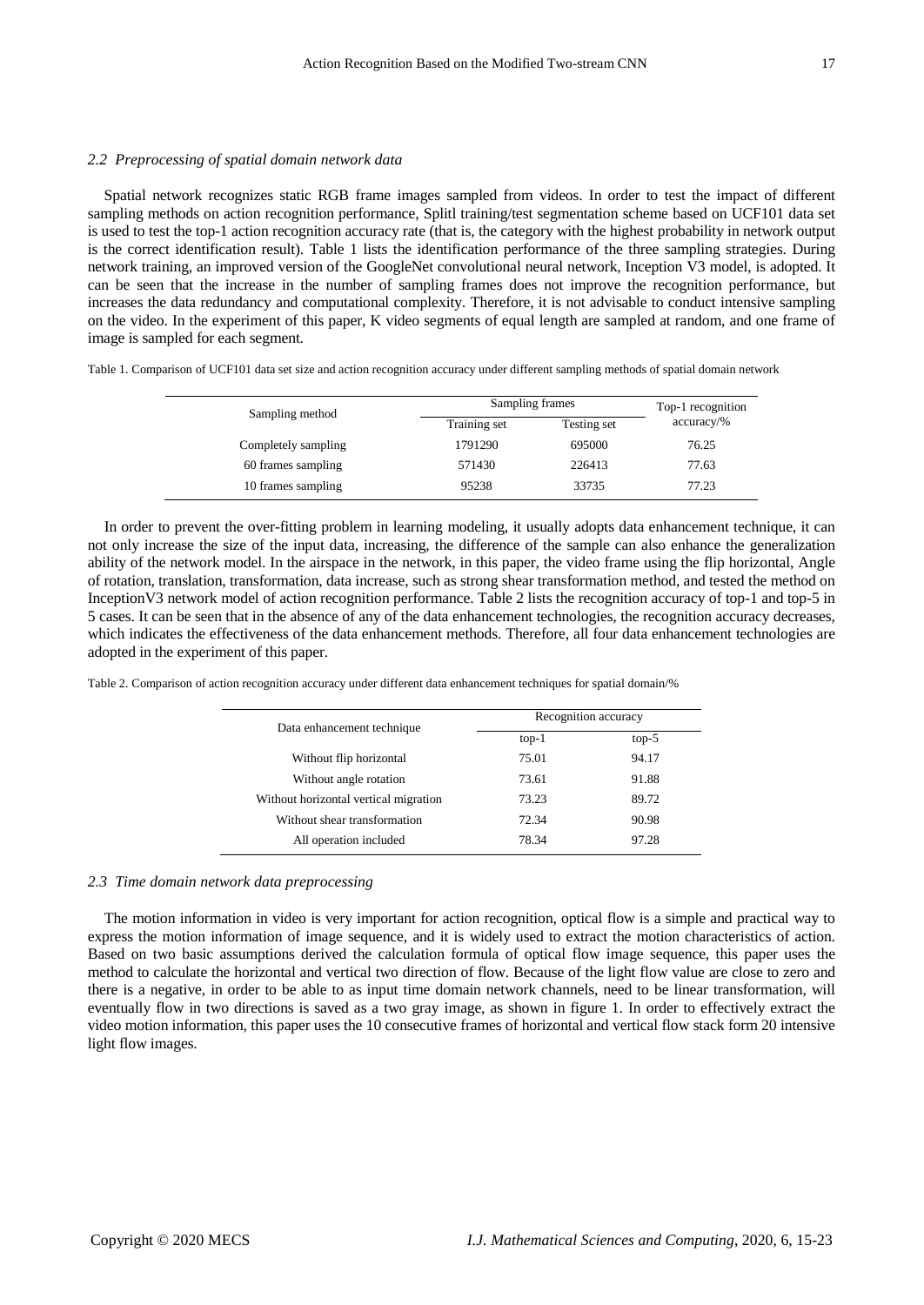

Fig. 1. Two consecutive video frames and corresponding optical flow images

Space and time domain are commonly used in advance on the ImageNet training of CNN, the network's input is RGB images, so the first channel convolution layer number is 3, 20 optical flow image but time domain network input, and the first channel convolution layer number do not match, it adopts the method of cross modal cross training in advance, will be the first three channel convolution layer has a weight average, 20 copies of it as the first convolution in the time domain network weights 20 channels. The weights of the other layers in the time-domain network are the same as those of the corresponding layers in the special network.

# *2.4 Transfer learning*

In machine learning methods, sufficient training samples [16-19] are needed to learn a good classification model. However, in practice, the existing samples for the target task are usually small in size, and manual labeling of a large number of samples is not only time-consuming and laborious, but also affected by subjective factors of the annotator. The transfer learning method can use the pre-training model to solve the problem of insufficient target task data. For the new target task, the last fully connected layer in the pre-training network model for classification needs to be replaced by a new fully connected layer for the number of target task categories. In this paper, the residual network model Resnet50/101, which is pre-trained on ImageNet, is used to conduct action recognition for UCF101 data set. During transfer learning, the last full connection layer should be set as the corresponding output of class 101.

Two transfer learning schemes are compared in the experiment. One is to update the weights of only the last classification layer of the convolutional neural network. The other is to fine-tune the entire network to update the ownership value. The recognition accuracy of the two schemes is shown in Table 3. It can be seen that the scheme using fine-tuning the entire network can achieve better identification performance, and the accuracy of top-1 and top-5 is higher than that of the scheme only fine-tuning the last layer. Therefore, this paper adopts the fine-tuning transfer learning scheme of the entire network in the experiment.

Table 3. Comparison of spatial CNN action recognition accuracy under different transfer learning schemes

| Network model        | Transfer learning scheme     | Recognition accuracy/% |         |
|----------------------|------------------------------|------------------------|---------|
|                      |                              | $Top-1$                | $Top-5$ |
| ResNet101            | Fine tune the last layer     | 70.32                  | 90.51   |
|                      | Fine tune the entire network | 80.97                  | 95.62   |
| ResNet <sub>50</sub> | Fine tune the last layer     | 70.13                  | 90.32   |
|                      | Fine tune the entire network | 78.98                  | 94.68   |

## *2.5 Single channel segmentation feature fusion*

The spatio-temporal dual-channel model based on video segmentation contains independent spatial and temporal convolutional neural networks, and the two networks have identical parameters in other layers except that the number of input channels in the first layer is different. Single channel segmentation fusion means that the network output of each video segment is fused in a certain way in a single channel to obtain the action recognition result of the channel. In this paper, three segmentation feature fusion schemes based on maximum, mean and variance are designed.

After the transfer learning, the dimension of the eigenvector output by the last full connection layer of the network corresponds to the number of categories, and the larger the eigenvalue, the greater the possibility of the categories. Maximum segmentation feature fusion refers to taking the maximum value of the output feature value of the corresponding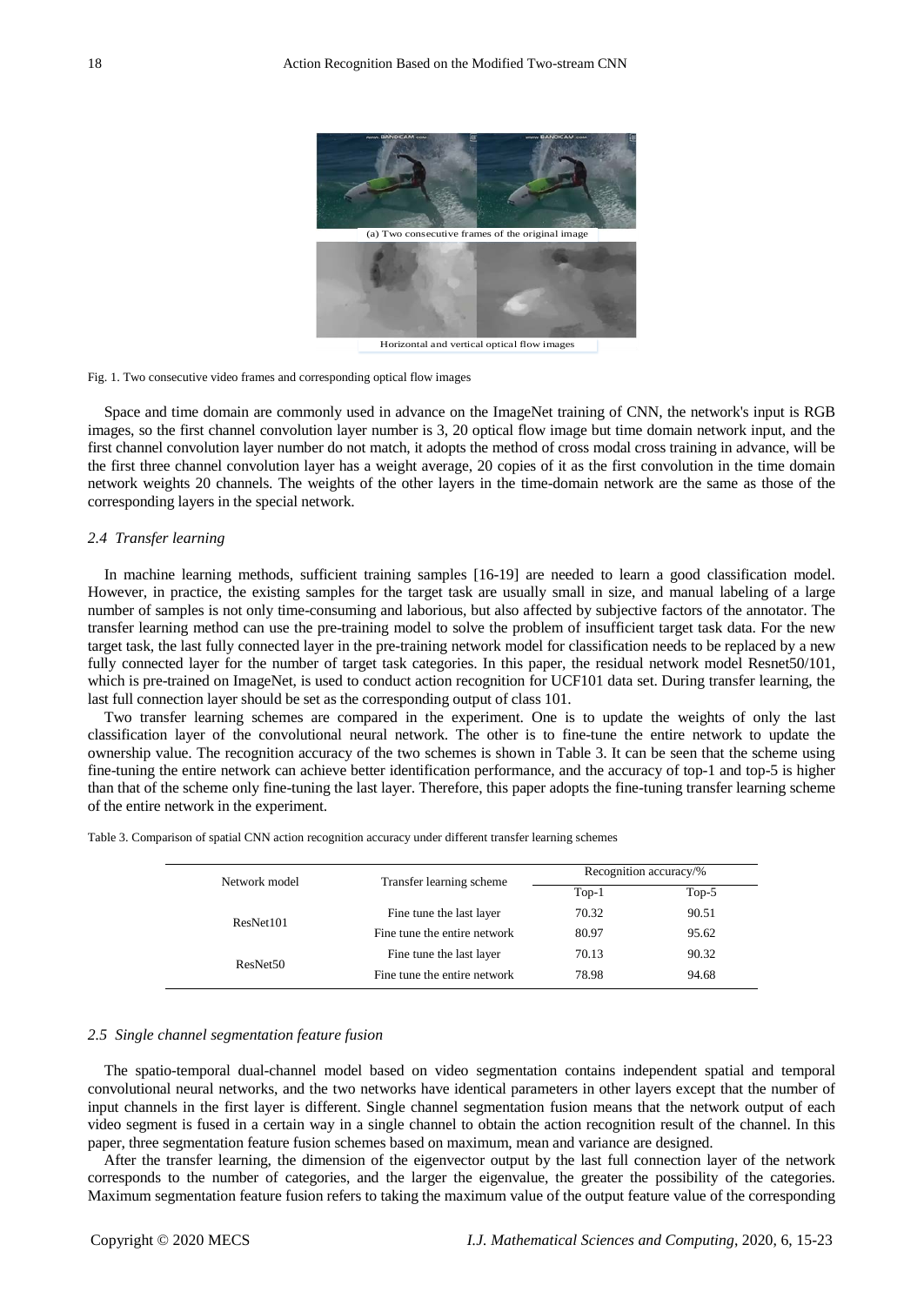category of all segments as the feature output of that category. This is a fusion strategy of taking the most likely mode for each category. Mean segmental feature fusion refers to taking the average of the output eigenvalues of the corresponding categories of all segments. This strategy treats the actional information in each segment equally. Segmentation based on variance fusion strategy is according to the characteristics of the block output variance to distinguish the importance of segmentation, the variance is larger, the corresponding output characteristics of discrete degree is bigger, that was to be significant to identify the action of the category, the feature recognition of contribution to the action of the video should be high, so the weight given to segment the larger. On the contrary, the small variance of piecewise output features indicates that the output features have a small degree of dispersion, low recognition degree and importance for action recognition, and low weight during fusion.

# *2.6 Double channel feature fusion*

The spatial and temporal CNNS in the dual-channel model are independent of each other, and the recognition results of the spatial and temporal domains need to be fused after the segmented features of the respective channels are fused. Based on the idea of integration learning [17], two space-time feature integration schemes, trial-and-error integration and variance integration, are discussed in this paper to further improve the recognition performance.

The design fusion method is to set the weighted coefficient  $\theta_1$  and  $\theta_2$  square after piecewise fusion of the spatial and

temporal characteristics of the weighted sum to obtain the dual-channel output characteristics, and finally take the corresponding category of the maximum eigenvalue as the recognition result. Generally speaking, the motion information in the time domain is more important to the action recognition, so a large weight can be set. The variance integration method uses the variance of the fused spatial and temporal eigenvectors as the weighted coefficient to distinguish the importance of the two channels.

### **3. Results and analysis**

The experiment in this paper is carried out in Linux system based on Pytorch0.3.0 deep learning framework. The basic parameter Settings for the two-channel network are shown in Table 4, including the initial learning rate, batch-size size, and momentum. In this paper, a pre-trained network model is used to recognize the action of UCF101 data set. A smaller learning rate will be beneficial to network training. The initial learning rate of airspace network is set as 0.0005. Since the input data of time-domain network is optical flow image, there is a certain difference between it and RGB image. The relatively large initial learning rate is conducive to the rapid convergence of the network, which is set as 0.01 in the experiment.

The learning rate in optimization is adaptive, and the learning rate is automatically updated according to the learning results. The Batch-size is set to 32 in terms of memory capacity, usage, and convergence speed. In order to effectively accelerate network convergence and momentum set to follow the traditional dual channel action recognition method is set to 0.9, airspace and time domain network training adopts cross entropy loss function as the optimization objective function, optimization method for stochastic gradient descent algorithm. UCF101 data set, the training set contains 9537 video, test set containing 3783 video. Each cycle training need 300 iterations, each iteration was randomly selected 32 video as the training sample, every sample using the foregoing data enhancement method was cut to the size of the network input after 224×224. The test set was tested after each round of training to verify the performance of the learning model, following the THUMOS13 challenge mechanism.

| Table 4. Two-stream CNN parameter setting |  |  |  |
|-------------------------------------------|--|--|--|
|-------------------------------------------|--|--|--|

| Channel      | Initial learning rate | Batch-size | Momentum |
|--------------|-----------------------|------------|----------|
| Space domain | $5e^{-4}$             | ◡          | J.Y      |
| Time domain  |                       |            | 0.9      |

### *3.1 Action recognition performance analysis under different number of segments*

In order to model the long time video effectively, this paper divides the video into K equal length segments. When the number of segments is small, actional information extraction is insufficient and the training model is too simple. The large number of segments will lead to data redundancy and increase computation. Table 5 shows the performance of spatial channel action identification under different number of video segments when ResNET 50/101 network is used. It can be seen that when the video is divided into three segments, its action recognition performance is better. Therefore, the number of video segments is set as 3 in subsequent experiments.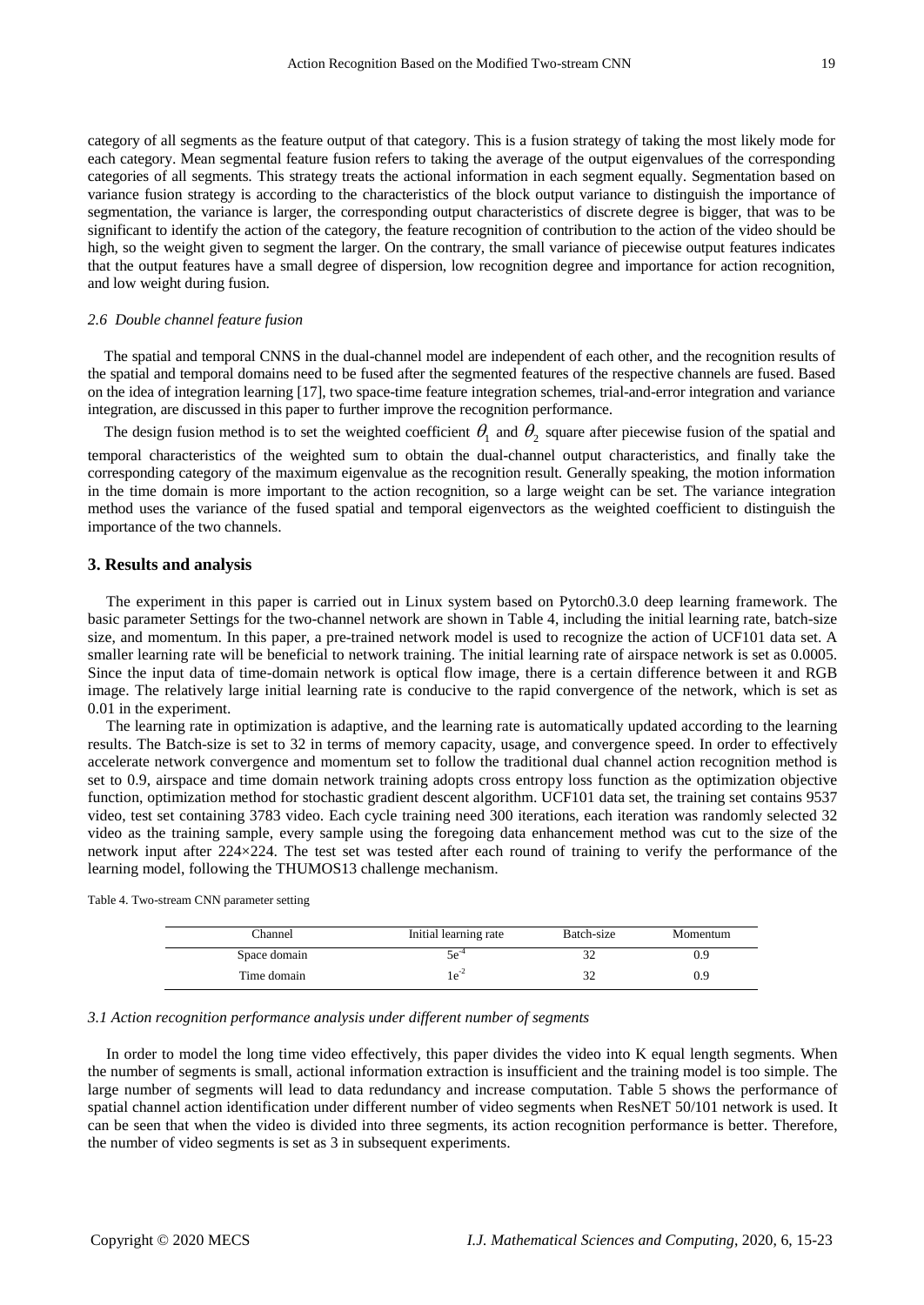| Network structure    |       |       | Action recognition accuracy/%(Top-1) |       |       |       |
|----------------------|-------|-------|--------------------------------------|-------|-------|-------|
|                      | $K=1$ | $K=2$ | $K=3$                                | $K=4$ | $K=5$ | $K=6$ |
| ResNet <sub>50</sub> | 77.42 | 78.15 | 79.26                                | 78.37 | 77.94 | 77.92 |
| ResNet101            | 78.98 | 79.93 | 81.59                                | 79.98 | 78.91 | 79.23 |

Table 5. Comparison of spatial CNN action recognition accuracy under different number of video segments

# *3.2 Action recognition performance analysis under different network structures*

ResNet18/50/101 is presented in table 6. The improved version InceptionV3 GoogLeNet network and Inception\_ResNet-v2 behavior recognition performance of  $\bar{5}$  kinds of channel network in the airspace, given in table 7 ResNet18/50/101 three network recognition performance in time domain channel behavior. It can be seen from Table 6- 7 that, compared with other network structures, ResNet101 achieves the highest behavior recognition accuracy in both the spatial channel and the temporal channel, with the accuracy of top-1 reaching 82.24% and 83.48%, respectively. In addition, it is also seen that the recognition performance of resnet18/50/101 and other three residual networks improves with the increase of network depth, which indicates the importance of depth of convolutional neural network for behavior recognition.

Table 6. Comparison of spatial CNN action recognition accuracy under different network architectures

| Network structure    | Action recognition accuracy/% |         |  |
|----------------------|-------------------------------|---------|--|
|                      | $Top-1$                       | $Top-5$ |  |
| ResNet18             | 73.94                         | 93.12   |  |
| ResNet <sub>50</sub> | 79.21                         | 95.46   |  |
| ResNet101            | 83.35                         | 96.71   |  |
| Inception V3         | 77.53                         | 93.72   |  |
| Inception_ResNet_v2  | 78.75                         | 94.27   |  |

Table 7. Comparison of temporal CNN action recognition accuracy under different network architectures

| Network structure    | Action recognition accuracy/% |         |
|----------------------|-------------------------------|---------|
|                      | $Top-1$                       | $Top-5$ |
| ResNet18             | 76.42                         | 93.41   |
| ResNet <sub>50</sub> | 77.64                         | 94.92   |
| ResNet101            | 83.56                         | 96.28   |

### *3.3 Behavior recognition performance analysis under different segmentation fusion schemes*

In the experiment, each video was divided into three segments of equal length, and the 101-dimensional feature vector output by the airspace channel represented the spatial behavior identification result of the input segments. As mentioned above, the behavior identification result of the entire airspace channel could be obtained after the 101 dimensional feature fusion of the three segments and Softmax function. The same is true for the time channel. Table 8 and Table 9 show the behavior recognition performance of several network structures under different piecewise fusion schemes. In the experiment, a piecewise fusion scheme based on mean value, maximum value and variance was adopted for ResNet18 residual network in both space-time channels. It can be seen that the mean-based scheme has a better recognition performance, while the maximum-based scheme has a poor overall performance, which may be because the difference of video segmentation content will lead to a large discrimination error. Therefore, the maximum-based segmentation fusion scheme is no longer used for the network structure of ResNet50 and ResNet101. It can be seen that with the increase of network depth, the recognition performance of mean-based fusion scheme is still good. Moreover, considering that the calculation of mean-based fusion scheme is simpler, the average value based on the output features of each segment is more suitable to be used as a piecewise fusion scheme.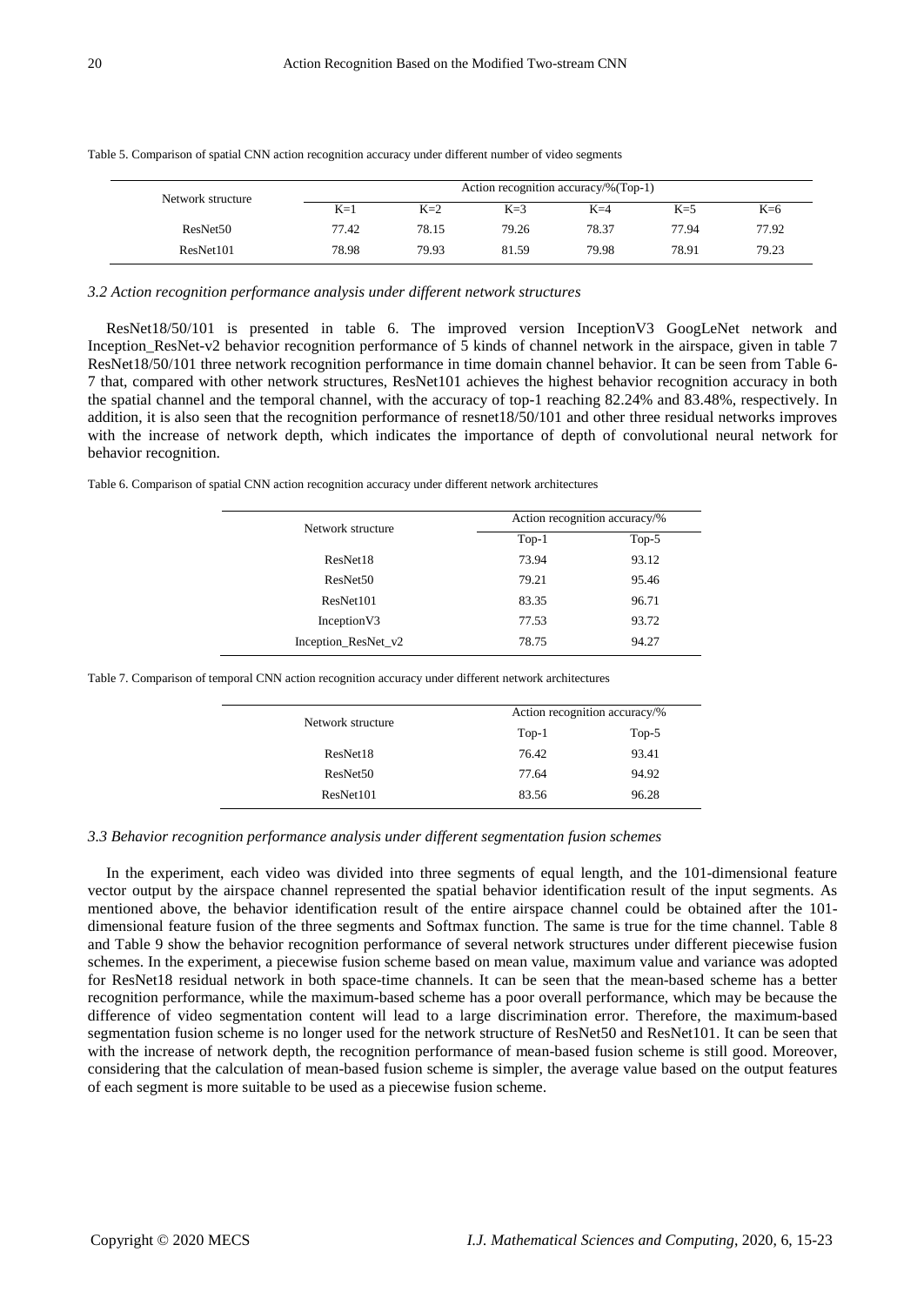| Network structure    | Piecewise fusion scheme | Action recognition accuracy/% |         |  |
|----------------------|-------------------------|-------------------------------|---------|--|
|                      |                         | $Top-1$                       | $Top-5$ |  |
|                      | Mean value              | 73.98                         | 93.17   |  |
| ResNet18             | Maximum value           | 69.84                         | 88.74   |  |
|                      | Variance                | 70.91                         | 91.32   |  |
| ResNet <sub>50</sub> | Mean value              | 79.21                         | 95.64   |  |
|                      | Variance                | 78.94                         | 94.51   |  |
| ResNet101            | Mean value              | 82.35                         | 95.96   |  |
|                      | Variance                | 80.12                         | 95.62   |  |
|                      |                         |                               |         |  |

Table 8. Comparison of spatial CNN action recognition accuracy under different fusion schemes based on segmentation

Table 9. Comparison of temporal CNN action recognition accuracy under different fusion schemes based on segmentation

| Network structure | Piecewise fusion scheme | Action recognition accuracy/% |         |  |
|-------------------|-------------------------|-------------------------------|---------|--|
|                   |                         | $Top-1$                       | $Top-5$ |  |
|                   | Mean value              | 76.43                         | 93.41   |  |
| ResNet18          | Maximum value           | 67.14                         | 86.22   |  |
|                   | Variance                | 65.51                         | 88.56   |  |
|                   |                         |                               |         |  |

#### *3.4 Comparison with other methods*

Table 10 compares the performance of the proposed method with that of some methods based on traditional manual design features and deep learning on the UCF101 behavior recognition data set. In the table, the first four methods use different feature coding methods based on dense trajectory to obtain video-level representation. It can be seen that the recognition accuracy of the method based on manual features reaches the highest 88.3%. The latter 7 methods in the table are based on deep learning. The recognition accuracy of the first DeepNet network using deep learning is only 63.3%, and the accuracy of 3D convolutional neural network 3D-CNN is 85.2%, which is lower than the best manual feature method. The recognition accuracy of the original two-channel model is 88%, the recognition accuracy is 88.6% after adding ISTM cyclic neural network, and the recognition accuracy of deep convolutional neural network is 90.9%. Two-stream + LSTM combined depth characteristics and trajectory characteristics, and the recognition accuracy was 90.3%. In this paper, the space-time dual-channel model based on video segmentation is adopted to model long-time video motion information, and the recognition accuracy is 91.8%, which is 3.8 percentage points higher than the original dual-channel method. This shows that with the application of various network models and learning strategies, the deep learning-based method can achieve better recognition performance than the traditional method.

Table 10. Action recognition accuracy comparison of different methods on dataset UCF101

| Method                 | $Accuracy\%$ |  |
|------------------------|--------------|--|
| Two-stream             | 88.1         |  |
| $Two-stream + LSTM$    | 88.6         |  |
| Two-stream (VGGNet-16) | 90.5         |  |
| Proposed               | 96.8         |  |

# **4. Conclusion**

In this paper, a human behavior recognition method based on spatio-temporal two-channel convolutional neural network based on video segmentation is implemented, and the training and testing of recognition and classification are mainly carried out on UCF101 data set based on residual network model. In order to solve the problem of over-fitting caused by insufficient data set samples, the influence of various data enhancement methods on the accuracy of airspace network recognition is discussed and analyzed experimentally. At the same time, because the network needs to be adjusted when using the pre-training network model on ImageNet to classify and identify the target data set, two migration learning schemes are discussed and analyzed. The experiment shows that the global fine-tuning network can achieve greater performance improvement than the last fine-tuning layer only. Of space-time dual channel model based on section, discussed through the experiment analyzes the different number of video segmentation, pre-training network structure, section features fusion method, the space-time integration strategy, affect the performance of recognition, proved that the fusion in individual video segmentation in the dual channel convolution neural network method can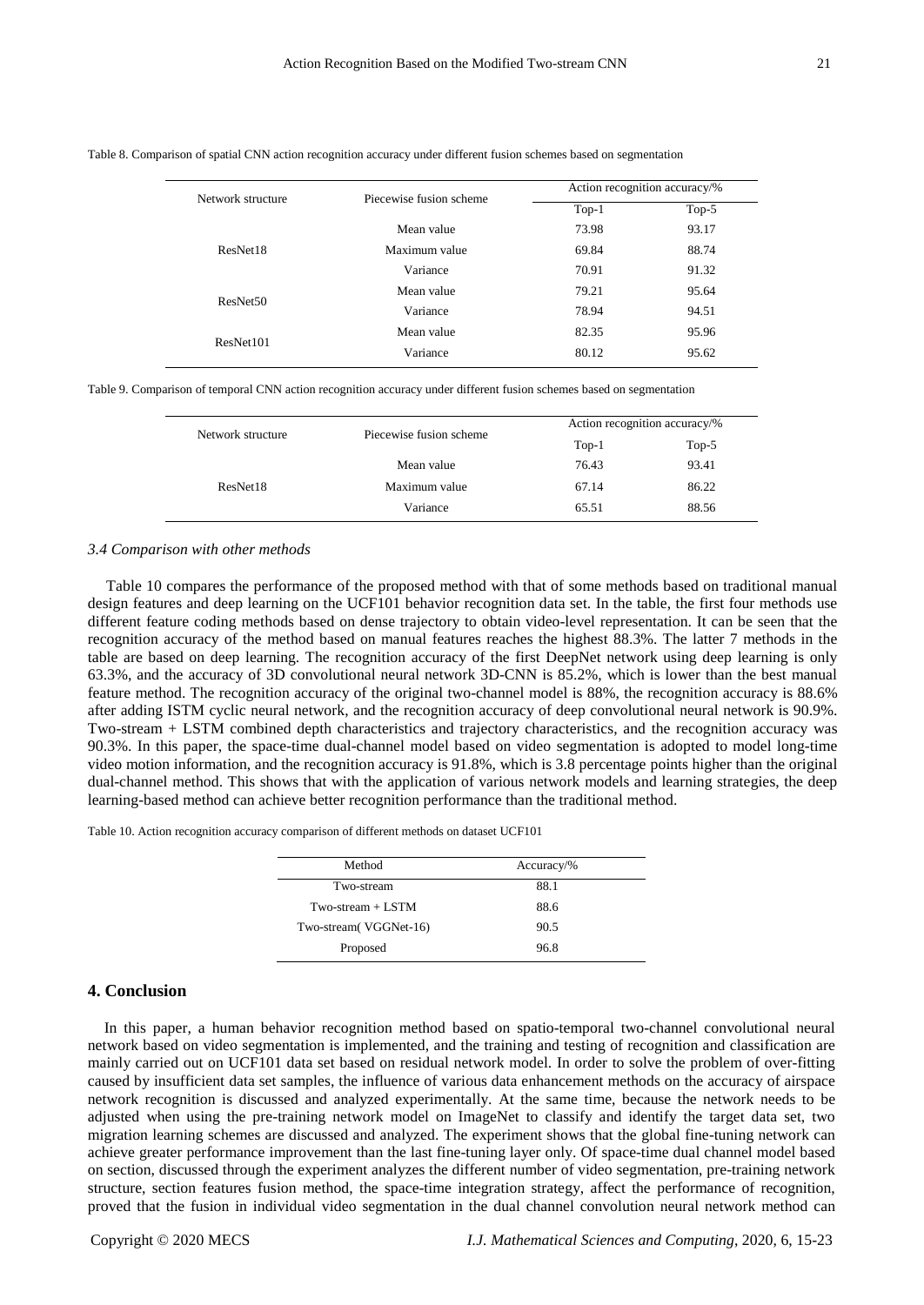capture video in the behavior characteristic of the output motion characteristics, improve the identification accuracy. The behavior recognition method proposed in this paper has practical engineering value, especially for the elderly behavior prediction, it provides a great guarantee for their safety. However, due to the lack of samples, the accuracy is not particularly high. In the future, effective samples will continue to be collected.

# **References**

[1] Lin Teng, Hang Li, Shoulin Yin, Shahid Karim &Yang Sun (2020). An active contour model based on hybrid energy and fisher criterion for image segmentation[J]. International Journal of Image and Data Fusion. vol.11, No. 1, pp. 97-112. 2020.

[2] Jing Yu, Hang Li and Desheng Liu (2020). Modified Immune Evolutionary Algorithm for IoT Big Data Clustering and Feature Extraction Under Cloud Computing Environment [J]. Journal of Healthcare Engineering, 1, 2020.

[3] Zhang Y, Cheng L, Wu J, et al (2016). Action Recognition in Still Images With Minimum Annotation Efforts[J]. IEEE Transactions on Image Processing, 2016, 25(11):5479-5490.

[4] Yi Y, Lin M (2016). Human action recognition with graph-based multiple-instance learning[J]. Pattern Recognition, 2016, 53(C):148-162.

[5] Shoulin Yin, Hang Li, Lin Teng, Man Jiang & Shahid Karim (2020). An optimised multi-scale fusion method for airport detection in large-scale optical remote sensing images [J]. International Journal of Image and Data Fusion, vol. 11, no. 2, pp. 201-214, 2020.

[6] Kapsouras I, Nikolaidis N (2018). A Vector of Locally Aggregated Descriptors Framework for Action Recognition on Motion Capture Data[C]// 2018 26th European Signal Processing Conference (EUSIPCO). 2018.

[7] Lin B, Fang B (2018). A New Spatial-temporal Histograms of Gradients Descriptor and HOD-VLAD Encoding for Human Action Recognition[J]. International Journal of Wavelets Multiresolution and Information Processing, 2018, 17(4).

[8] Zhigang, Hongyan, Dejun, et al (2018). Action-Stage Emphasized Spatio-Temporal VLAD for Video Action Recognition.[J]. IEEE transactions on image processing: a publication of the IEEE Signal Processing Society, 2018.

[9] Cai Z, Wang L, Peng X, et al (2014). Multi-view Super Vector for Action Recognition[C]// Computer Vision & Pattern Recognition. IEEE, 2014.

[10] Wang L, Koniusz P, Huynh D Q (2019). Hallucinating Bag-of-Words and Fisher Vector IDT terms for CNN-based Action Recognition[J]. ICCV, 2019. arXiv:1906.05910

[11] Peng X, Wang L, Wang X, et al (2016). Bag of Visual Words and Fusion Methods for Action Recognition: Comprehensive Study and Good Practice[J]. Computer Vision & Image Understanding, 150(Sep.):109-125, 2016.

[12] Wang L, Xiong Y, Wang Z, et al (2016). Temporal Segment Networks: Towards Good Practices for Deep Action Recognition[C]// European Conference on Computer Vision. Springer, Cham, 2016.

[13] Karpathy A, Toderici G, Shetty S, et al (2014). Large-Scale Video Classification with Convolutional Neural Networks[C]// Computer Vision & Pattern Recognition. IEEE, 2014.

[14] Simonyan K, Zisserman A (2014). Two-Stream Convolutional Networks for Action Recognition in Videos[J]. Advances in neural information processing systems, 2014, 1.

[15] Ng Y H, Hausknecht M, Vijayanarasimhan S, et al (2015). Beyond Short Snippets: Deep Networks for Video Classification[C]// 2015 IEEE Conference on Computer Vision and Pattern Recognition (CVPR). IEEE, 2015.

[16] Yin, S., Li, H (2020). GSAPSO-MQC:medical image encryption based on genetic simulated annealing particle swarm optimization and modified quantum chaos system. Evolutionary Intelligence (2020). doi:10.1007/s12065-020-00440-6

[17] Xiaowei Wang, Shoulin Yin, Desheng Liu, Hang Li & Shahid Karim (2020). Accurate playground localisation based on multifeature extraction and cascade classifier in optical remote sensing images [J]. International Journal of Image and Data Fusion, vol. 11, no. 3. pp. 233-250, 2020.

[18] S. Yin and H. Li (2020). Hot Region Selection Based on Selective Search and Modified Fuzzy C-Means in Remote Sensing Images[J]. IEEE Journal of Selected Topics in Applied Earth Observations and Remote Sensing, vol. 13, pp. 5862-5871, 2020, doi: 10.1109/JSTARS.2020.3025582

[19] Jing Yu and Lulu Zhao (2021). A Novel Deep CNN Method Based on Aesthetic Rule for User Preferential Images Recommendation[J]. Journal of Applied Science and Engineering. Volume 24, Issue 1, 2021.